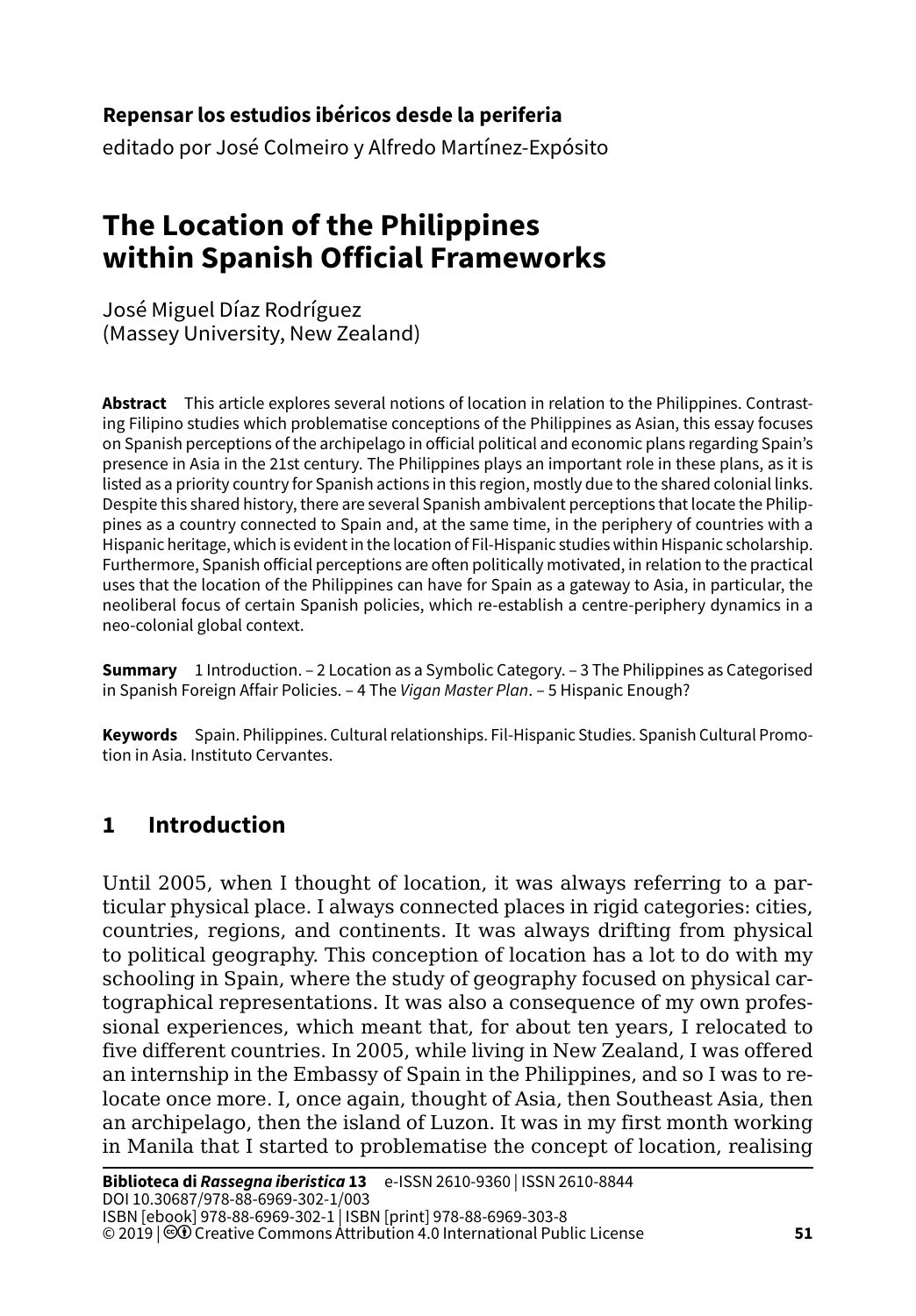<span id="page-1-0"></span>that it is not a neutral and transparent representation but a politically and culturally constructed category. I was in the Embassy at the time, reading a document regarding a new programme for scholarships that the Madrid office had sent to be distributed and promoted in the Philippines. After examining the document, I realised that there was no mention of the Philippines in the wording of the requirements; it was a cultural programme for which *hispanoamericanos* could apply. I thought it had been sent by mistake, so I went to ask my Filipino colleague, who had been working in the Embassy for the past twenty years, what she thought of this. She told me that there was no mistake; it was probably for Filipinos as well. She said that scholarship programmes in which it stated that they were for *hispanoamericanos*, usually included Filipinos, even if not specified. After this experience, my rigid thinking in terms of physical 'location' was shaken by a completely different reality. This scholarships programme was conceived, not in terms of physical location, but in terms of a historical colonial relationship. This anecdote serves to illustrate the shifting nature of the concept of location, which can be socially constructed according to the establishment of different categories of countries, regions, or places. What struck me the most in the (silent but tacit) Spanish categorisation of the Philippines as an ex-colony in 2005 was that it was also included as a priority in a new set of official administrative plans as part of Spain's projection in Asia. In 2000, the Spanish central government launched the *Plan Marco Asia-Pacífico*, a political strategy established to improve Spain's presence and visibility in Asia. This plan was extended for two more years, and it was followed by a more ambitious *Plan de Acción Asia-Pacífico* 2005-2008 (MAEC 2005), and subsequently by the *Plan Asia 3, 2008-2012* (MAEC 2008). This article explores several notions of the location of the Philippines, particularly as perceived in Spanish official political plans and cultural activities in the twenty-first century, arguing that there is a range of ambivalent perceptions that locate the Philippines as a country with strong links to Spain and, at the same time, in the periphery of Hispanic countries. This is also apparent in the location of Fil-Hispanic scholarship in relation to Hispanism. As María Dolores Elizalde, one of the most influential researchers in Philippine colonial history, stated in 2003, the Philippines is "the most forgotten amongst the Spanish colonies", and has been linked in Spain to "old clichés which, due to a lack knowledge, described it as distant and lacking in interest" (Elizalde Pérez-Grueso 2003, 11; Author's trans.). Furthermore, this perception of a peripheral Philippines is, in many cases, symbolic and politically motivated.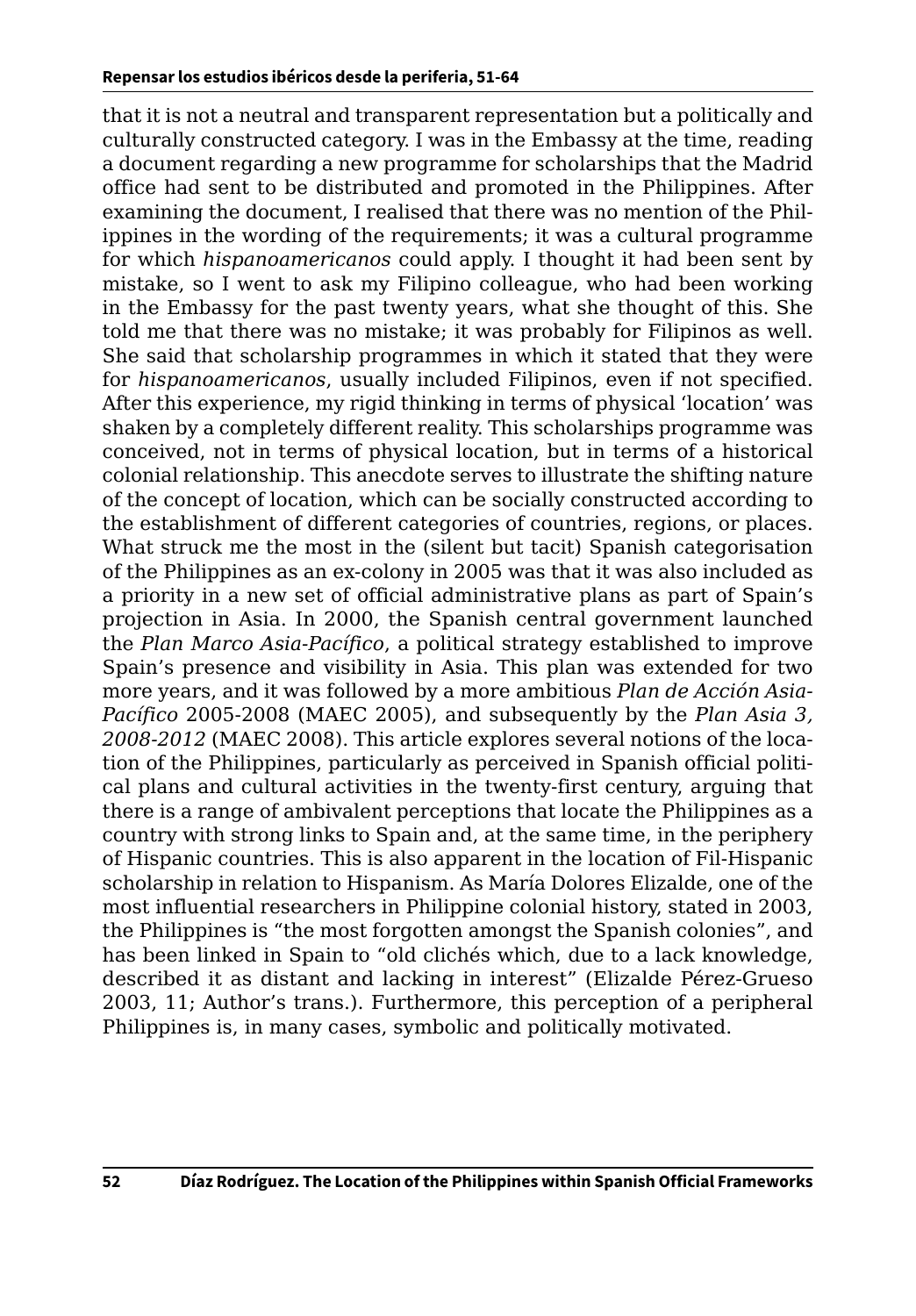### **2 Location as a Symbolic Category**

One of the first notions that comes to mind when thinking of the location of a specific country is the mental image of a map. The process of 'mapping' can serve as an initial explanation for the connections between the concepts of geography and physical location. However, mapping is also a symbolic process which, in turn, makes location a symbolic category. Maps depict places, but due to their representative nature, they are also subject to politics. In his extensive study on nationalism, Benedict Anderson discusses one of the political consequences of mapping. He describes maps as "national logos" (1991, 175) that reinforce the idea of the boundaries of the nation-state, and play a role in the construction of nationality. In today's Philippines, for instance, this 'national logo' is widely printed on a variety of everyday places, such as t-shirts, book covers, and jeepneys**<sup>1</sup>** as a symbol of the country's national sentiment. Anderson discusses the process of mapping in connection to the birth of the official nationalisms in Southeast Asia. He explains that "the logo-map penetrated deep into the popular imagination, forming a powerful emblem for the anti-colonial nationalisms being born" (175). From an earlier date, since the fifteenth century, maps have also served to represent, naturalise and impose colonial empires. Examples of these cartographical representations, in which the Philippines is represented as part of the Spanish colonial enterprise, can be found in several exhibitions about the Philippines organised by Spanish official institutions since 2000. For instance, the *Filipiniana* exhibition (2006) was organised by the Spanish Institution Casa Asia in Barcelona and aimed to offer an overview of the history and culture of the Philippines. The very first section of this exhibition was significantly entitled "The Charting of a Territory". This section displayed a selection of maps ranging from the sixteenth to the eighteenth century, as well as several paintings by Filipino artists from the twentieth century, related to mapping. The exhibition started by establishing a clear division in the history of the islands; before and after Spanish arrival there. Textually, the focus on this section was on the 'unification' of the inhabitants of the islands under Spanish rule. The text of the exhibition catalogue explained that it was the Spanish conquest and colonisation of the islands that enabled that "such a varied human, cultural and geographic construct began to be "artificially unified"" (Guardiola 2006, 24). Curator Juan Guardiola emphasises the important role of mapping in that process: "One of the tools used to shape this construction, physically and symbolically, was cartography" (24). The maps, in this section, should be interpreted in

**<sup>1</sup>** The *jeepney* is one of the most widely used form of public transport, adapted from the North American Jeep.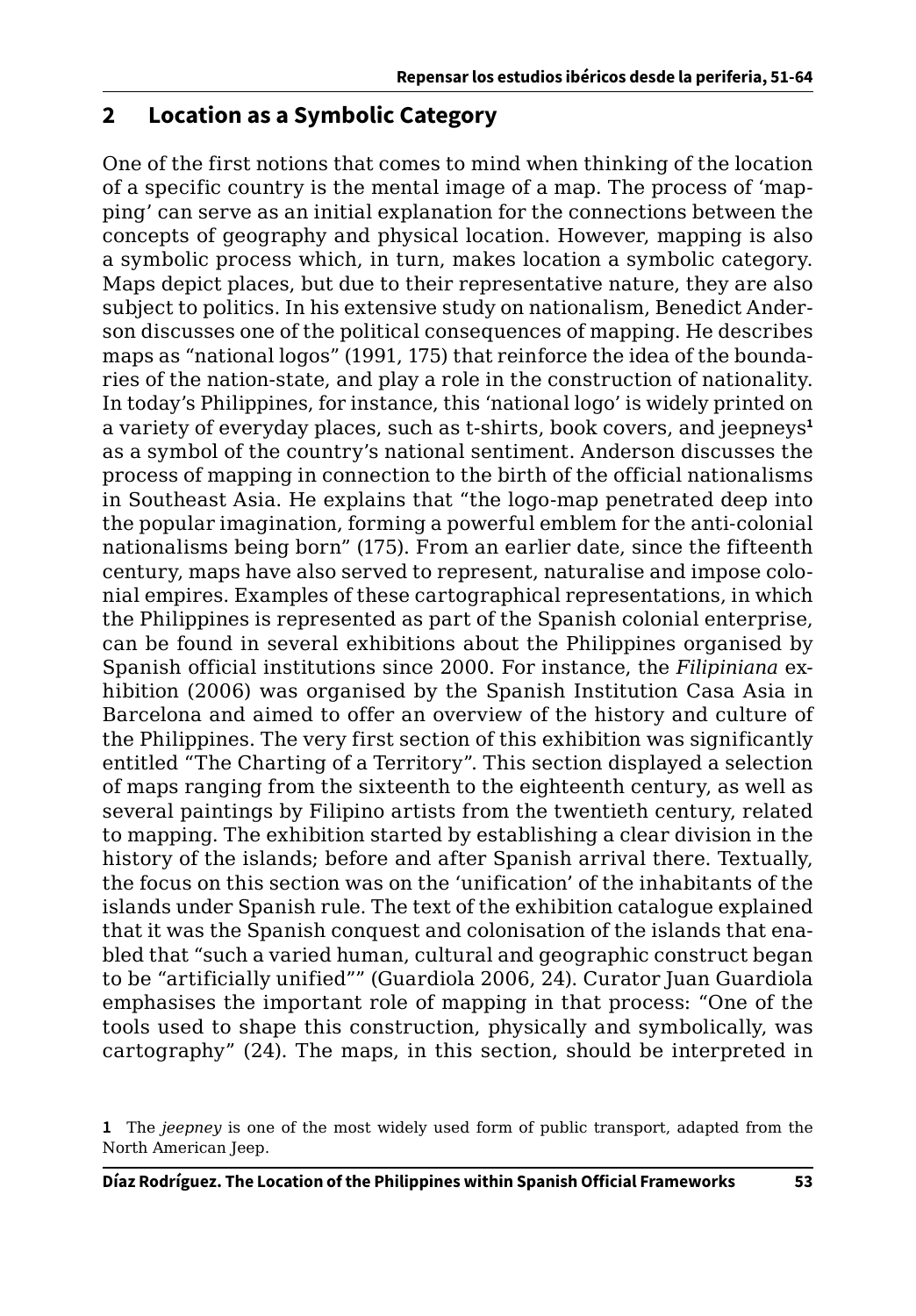relation to these accompanying discursive remarks. Reaching far beyond the primary denotation of maps as geographical markers, the textual materials made particular statements about how the exhibition visitor and the catalogue reader should interpret those maps on display: "The first exhibition space consists of a transitional area that draws a real and an imaginary map of the Philippines […] [T]his introductory space made up of historical, military and artistic maps intends to establish a physical and mental territory that will guide us through *Filipiniana*" (24).

An interesting note in this statement is the distinction between 'real' and 'imaginary' maps. Since the map is, in most cases, a visual representation of geography, a 'real' representation does not exist, as the actual process of depiction already entails some kind of selection and interpretation, influenced by the author's motivation. Therefore, even the most accurate maps are constructed following particular motivations and embedded in the historical situation. The early maps depicted in *Filipiniana*, as well as in other exhibitions, are an example of this. The simple act of drawing the Philippine islands is already constructing and conveying particular meanings, which, in the case of the early maps, relates to the representation of the Philippines as part of the Spanish Empire. Nevertheless, the *Filipiniana* exhibition does not explore the fluidity of the process of mapping in the Philippines. Filipino Historian Vicente Rafael explains that "through the [first] two centuries of Spanish rule, the limits of Filipinas kept shifting" (2000, 5). While Rafael focuses on aspects of geopolitics, Filipino scholar Nick Joaquin, referring to Magellan's arrival in the islands in 1521, states:

It would take four more expeditions and half a century before Philippine geography as we know it today would begin to take shape; and even then it would still be "fluid" […]; the form of our national geography was not "inevitable". Like the identity we call a Filipino, it, too, was a development – and still is a work in progress, a map in the making. (1988, 147)

Apart from the idea of the flexibility of the map, Joaquin has made an interesting point by connecting "national geography" with "identity", expressing how both are "in progress" and, therefore, not static. If a national "identity" is constantly being defined and contested (in the Philippines as much as in Spain), the same can be said about the perception of what constitutes a region, both in terms of its geography and the characteristics that are associated with it. In this context, some studies in the Philippines have challenged even some of the most common ways of categorising the country. In one of his articles about Filipino identity and its connections to the Philippine nation, Filipino scholar F. Sionil José expresses that "*We are not Asian*", challenging a widely assumed basic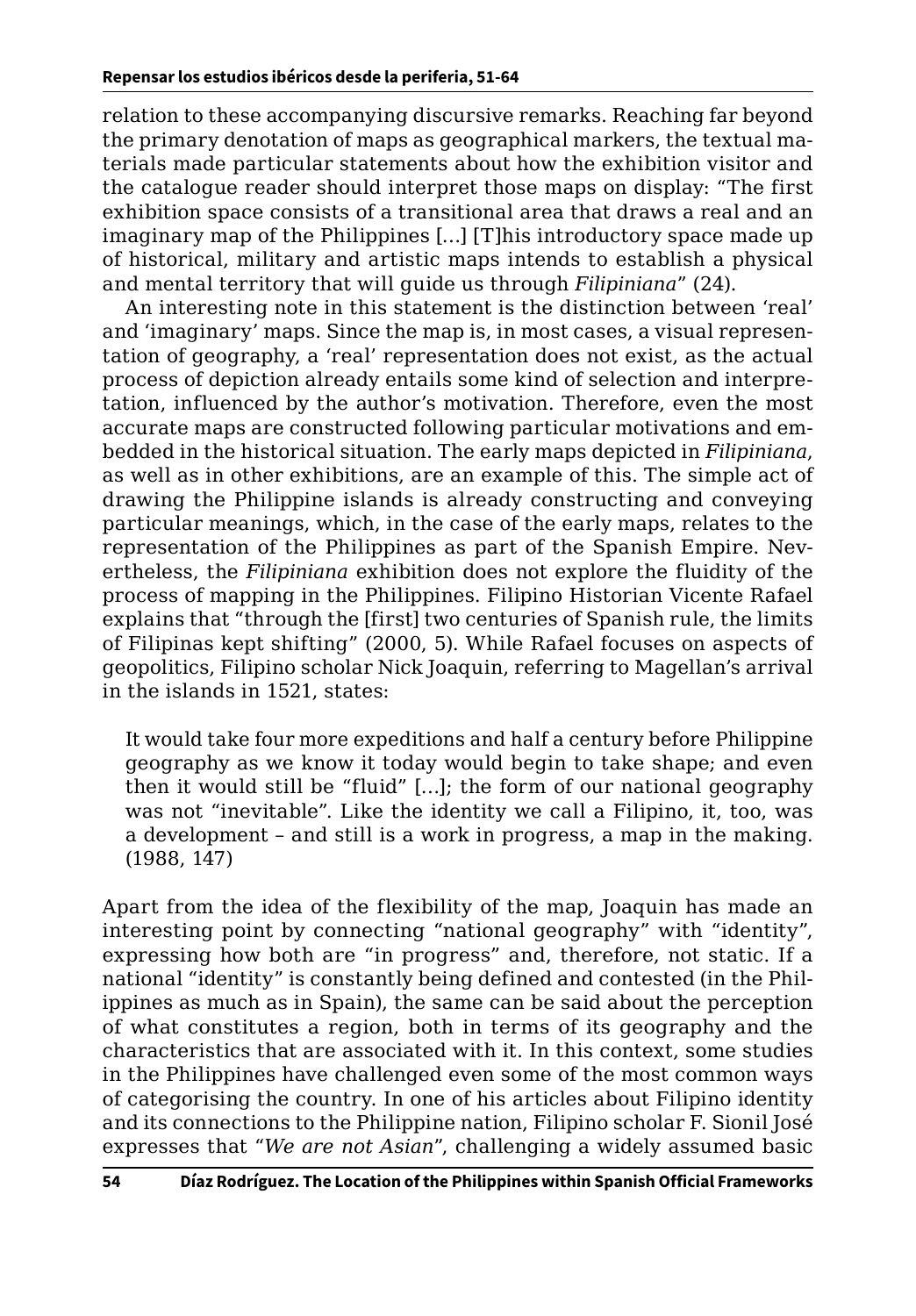<span id="page-4-0"></span>notion: "By accident of geography, we [Filipinos] are in this part of the world but we are not Asians in the sense that the Chinese, the Japanese, the Indians – even the Siamese – are" (Sionil José 2008, 3).

His argument is that, when comparing the history of the Philippines to that of the surrounding countries, more differences than similarities can be found, from religious to cultural influences. Sionil José argues that the tribal division of the islands, and later colonisation by the Spaniards first, and the Americans after that, left an indelible cultural mark on Filipinos. This mark made the country very different from its Asian neighbours; so much that, even today, Filipinos are still struggling to define themselves among Asian or Southeast Asian nations. The category that Sionil José proposes is simply that of 'Filipinos' who have been shaped by their geography, but are "still struggling towards nationhood" (2008, 3). Apart from this questioning of Filipino identity within Asia, other critical studies in the Philippines problematise essentialist perceptions of Asia. Filipino sociologist Fernando Nakpil Zialcita further argues from the very title of his essay about the questionable Asian categorisation of Filipinos: "As yet an Asian Flavour does not Exist" (2005, 239). In this essay Zialcita explores a particular discourse which portrays Filipinos as non-Asian, due to the perceived differences between their culture and that of other countries around them. By analysing several categories, such as "geography, race, language, and culture", he asserts that it can be argued that "there has been no Asia" (245). His conclusion is that considering every aspect in particular would lead to a different categorisation and, therefore, to include or exclude certain countries and/or the different cultures within them. Similarly, in a study entitled "Southeast Asia as a Collage", Zialcita (2005, 269-300) examines the origins of the term Southeast Asia, as a Western category. He argues that as many commonalities can be found as differences, among the countries that fall within the geographical category of Southeast Asia. However, he acknowledges that the existence of ASEAN (Association of Southeast Asian Nations), which invented a region, made relevant the question of what Southeast Asia encompasses. His conclusion is that, if a definition of a Southeast Asian identity is sought, it should be wide enough to include all of the communities that ASEAN incorporates. The categorisation of countries and cultures is, then, problematic, but also it is a common way to make sense of a particular reality. In the case of the Spanish plans for foreign affairs, the categorisation of the Philippines in Asia is a way to organise their policies. However, it can be argued that this issue is as problematic as Zialcita suggests.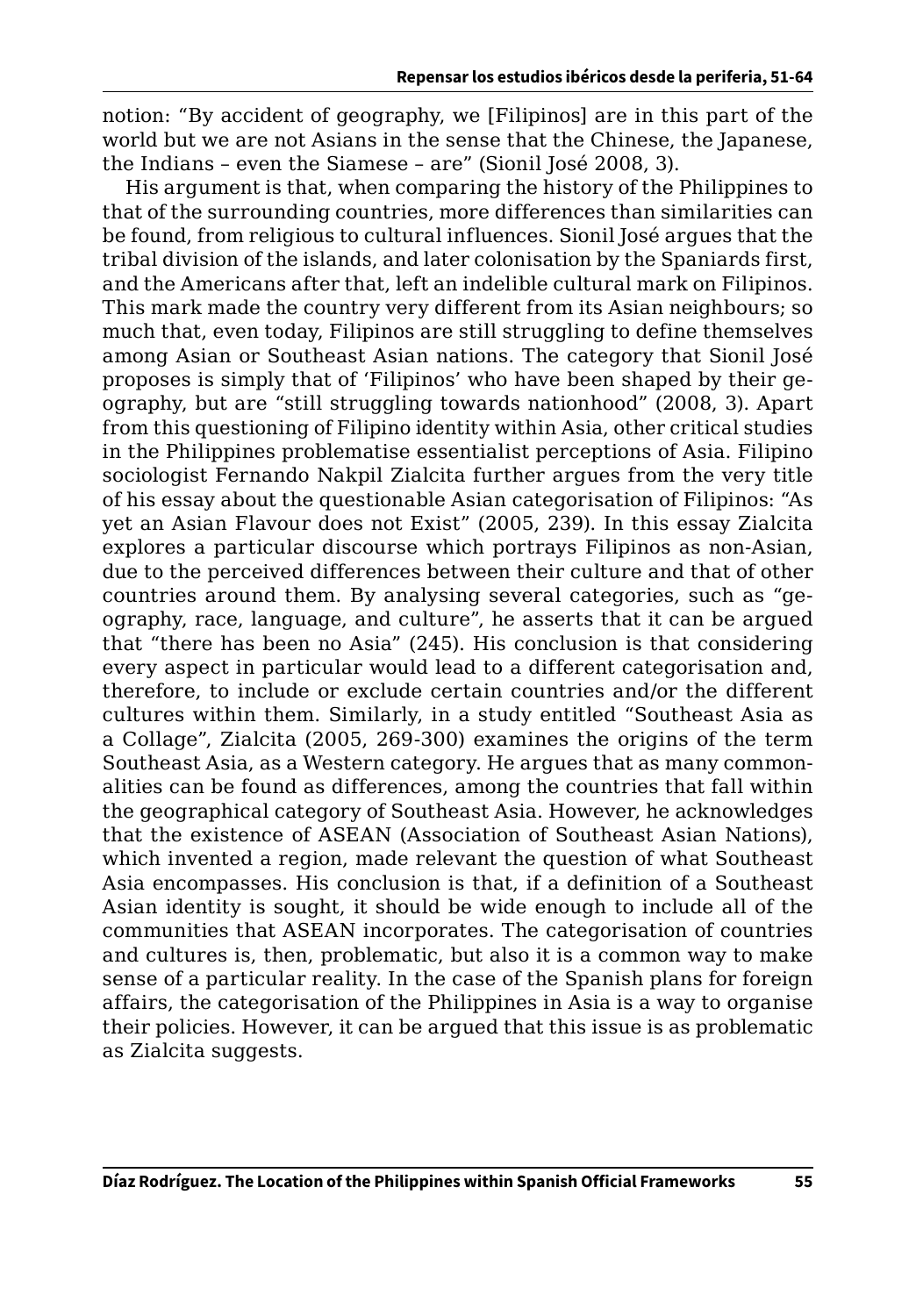## **3 The Philippines as Categorised in Spanish Foreign Affair Policies**

When the Spanish Government published the first strategic plan to reach Asia and the Pacific, they placed countries into five discrete categories. The *Plan Marco* groups countries into "Las cinco Asias" (MAE 2000, 35), which are:

- 1. China.
- 2. Japan and both North and South Korea.
- 3. The Indian Subcontinent.
- 4. The various country members of ASEAN (in which the Philippines is included).
- 5. Australia, New Zealand, and other islands in the Pacific.

It is clear from this division that, as much as physical geography plays an important role, there is an economic view of the region, acknowledging, for example, the growing importance of China as an economic power by positioning the country in a single category by itself. The second major approach to delineate the region is described in the *Plan de Acción Asia-Pacífico 2005-2008* (MAEC 2005). The 'five Asias' disappear and there is another categorisation in three different sets of Asian countries (apart from the Pacific region, which is described separately). First, there is Northeast Asia, with specific references to China, Japan, South Korea, and Mongolia. Second is Southeast Asia, in which the Philippines, Indonesia, Malaysia, Singapore, Thailand, and East Timor are described. The last block includes Afghanistan and South Asia, in which India, Bangladesh, Sri Lanka and Pakistan are discussed (MAEC 2005, 45-77). Apart from this strategic division, the *Plan* establishes another categorisation: *Cooperation for Development* (121-34). This is a perception of the region that focuses on economics, and countries are divided in the following categories:

- 1. *Países Prioritarios*: The Philippines and Vietnam.
- 2. *Países de Atención Especial*: Afghanistan, Cambodia, East Timor and countries affected by the 2005 tsunami, in particular, Sri Lanka, Indonesia and Thailand.
- 3. *Países Preferentes*: China and Bangladesh.

These three categories express a political decision by the Spanish Government to spend funds on certain projects in these countries. Spain has established itself as a 'giver', confirming a kind of categorisation that positions some countries as 'receivers', and therefore needing the funds. This establishes specific dynamics in global movements of funds from Spain, reinstating old positions of the centre and the periphery, which becomes an expression of global neoliberalism. In this situation, there is a perception of the Philippines as a country in need of Spanish aid, a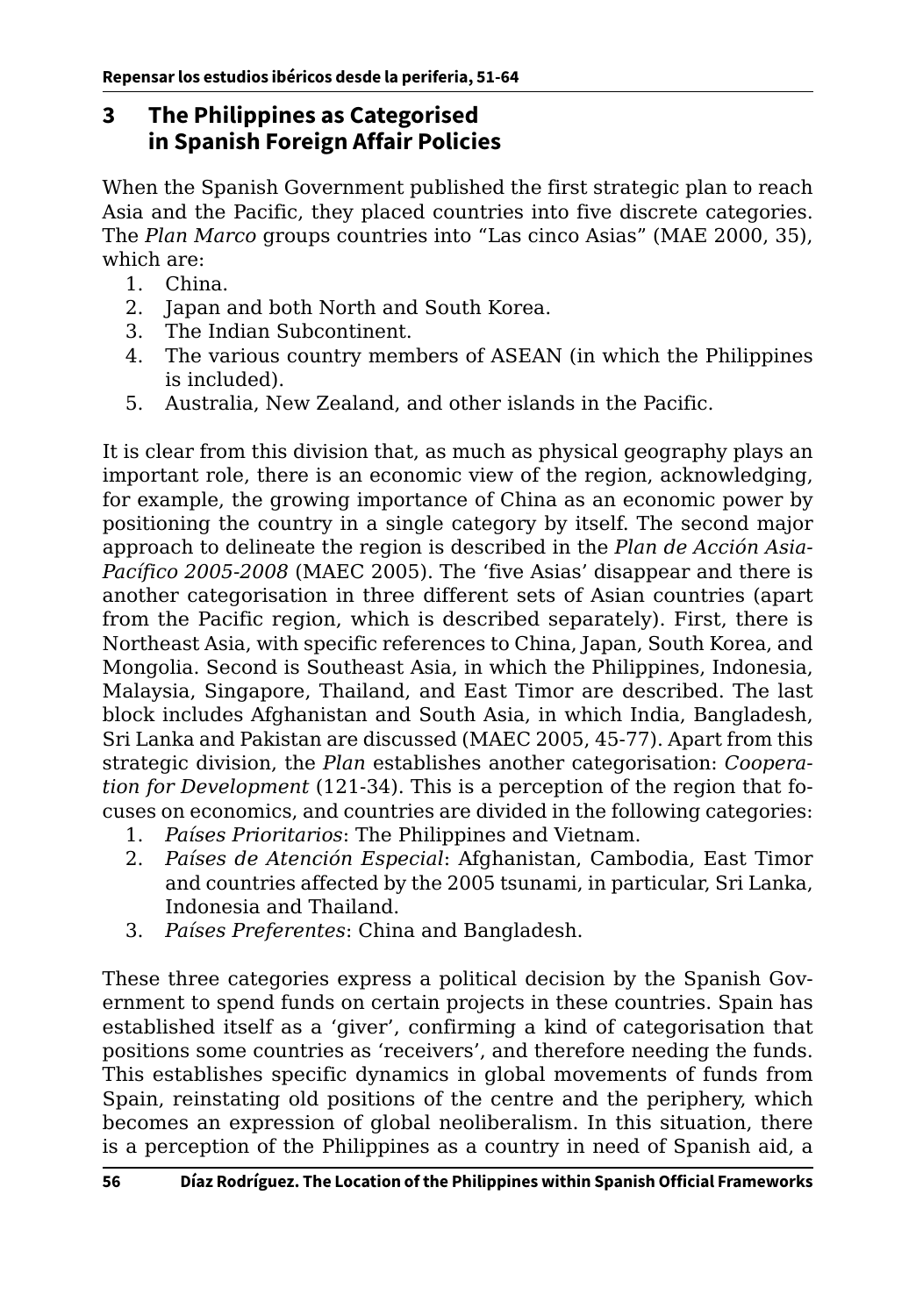discourse that has been clear since the 1990s. The concept of cooperation in the Spanish plans is connected to that of development and it is key to the understanding of the official perceptions of the Philippines by the Spanish Government.

The special consideration of the Philippines as a priority in Spanish foreign affairs policies is highly visible in the area of *Cooperation for Development*. This establishes a series of regional priorities within Asia, by deciding which countries will be the recipients of Spanish funds and resources, the amount of the funds, and the kind of aid that will be offered in development projects. The Spanish understanding of the Philippines as a priority country is not completely new, going back to the early 1990s, as the *Plan de Acción 2005-2008* acknowledges that "the Philippine case is already sufficiently established and has absorbed approximately 50% of AECI's cooperation in the region" (MAEC 2005, 52).**<sup>2</sup>** An important aspect of the official Spanish-Philippine relationships has traditionally been an influx of Spanish economic resources in the country. As recently as 2008, the *Plan Asia 3* stresses developmental cooperation in the Philippines as a key factor in Spain's foreign affairs policies:

Spain is the first country in the EU that supports the economic, social and political development in the Philippines, and the government's will is to keep doing it, keeping its characteristic as a priority country for our cooperation, as well as one of the main components of our bilateral relationship. (MAEC 2008, 41)

The Spanish Government's policies repeatedly describe the Philippines as a country in need of funds, which *de facto* establishes a power relationship between both countries.**<sup>3</sup>** In this equation, the Philippines is the receiver of Spanish cooperation and, therefore, has to abide by the rules and regulations, that is, the funding agenda set by Spain. At the same time, over the last decade, the Spanish Government has set its own political agenda to establish itself as influential in Asian politics and markets, utilising in part the historical connection with the Philippines. Much of this interest relates to business and trade with Asian markets, as a commercial strategy by the Spanish government to pursue their neoliberal economic plans, as described in their policies (MAE 2000; MAEC 2005; 2008). This is also apparent in the activity of the Spanish Chamber of Commerce in Manila,**<sup>4</sup>** which "aims to expand business opportunities to its members and

- **3** For a further study on this topic, see Díaz Rodríguez 2014.
- **4** This institution was established in 1899, and it is one of the oldest of its kind in the Philippines.

**<sup>2</sup>** AECI stands for Agencia Española de Cooperación Internacional. In 2007 it changed its name to AECID (Agencia Española de Cooperación Internacional y Desarrollo).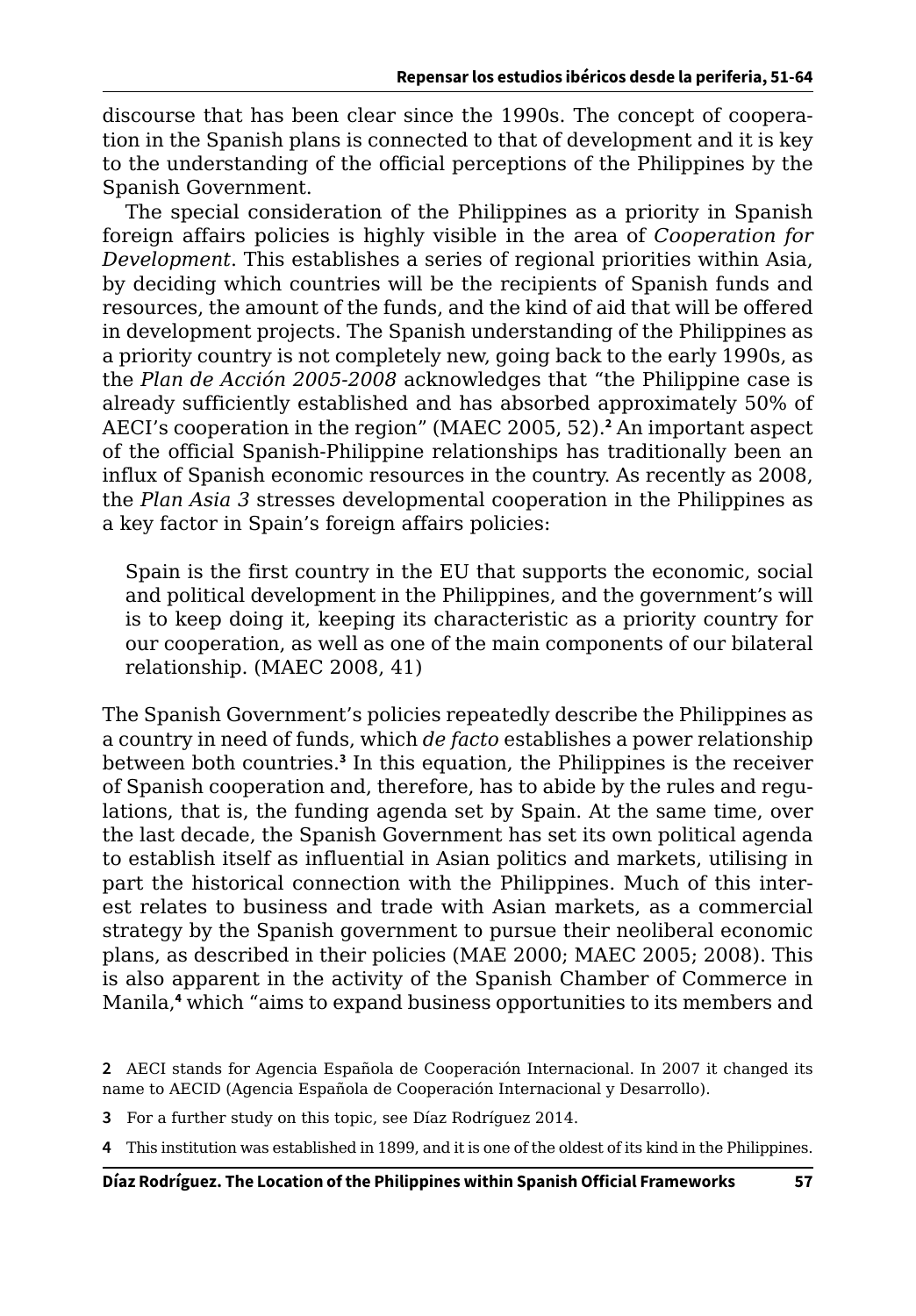<span id="page-7-0"></span>to perpetuate the centuries old commercial/economic bond between the Philippines and Spain", while at the same time "to help and participate in the development of the Philippines".**<sup>5</sup>** International cooperation, therefore, can follow an agenda of power and control over some countries, disguised as humanitarian assistance. Spanish cooperation is not entirely philanthropic, as it pursues particular objectives that are expected to be met by the Philippines. Once this power relationship has been established, the Philippine Government will have to reciprocate somehow the help given by Spain, following the dynamics of power relations. As Pierre Bourdieu points out: "The acknowledgment of debt becomes recognition, a durable *feeling* toward the author of the generous act" (1998, 102). If reciprocation is achieved, Spain would benefit obtaining some of the objectives set in the strategic plans to reach to Asia (MAE 2000; MAEC 2005; 2008), such as becoming more visible in the region by utilising the Philippine connection as a door into the continent, as well as an ally for specific actions within the region. In many ways, this Spanish categorisation of the Philippines in terms of cooperation evokes a historical past. In the old colonial relationship, Spain, as the imperial power, established developmental policies in the Philippines. In the twenty-first century, Spain is still investing in projects to help develop certain areas in the Philippines, albeit with different motivations. This relationship established by the Spanish government echoes a neo-colonial approach under the light of neoliberal globalisation.

# **4 The** *Vigan Master Plan*

Apart from humanitarian aid efforts, one of the examples of Spanish developmental projects in the Philippines is the *Vigan Master Plan*. Spain joined this interesting Filipino-based project due to the historical links dating to the old Spanish Empire. In December 1999 the city of Vigan, capital of the Philippine province of Ilocos Sur (Northern Luzon), won its status as a World Heritage Site from UNESCO. As explained by Norma Respicio, from the Management Heritage Conservation Agency, this distinction was achieved because "Vigan represents a unique fusion of Asian building design and construction with European colonial architecture and planning" (Respicio 2004, 177). In addition to the uniqueness of this cultural fusion, Vigan is also "the best-preserved historic city in the Philippines" (177), and even more so after the implementation of the *Vigan Master Plan*, which aimed to restore many of the buildings in the city centre since the early nineties. This project was largely a Philippine initiative, which saw in the rehabilitation of the historical city centre a major point of lo-

**<sup>5</sup>** <http://www.lacamaramanila.com/sample-page/> (2018-08-06).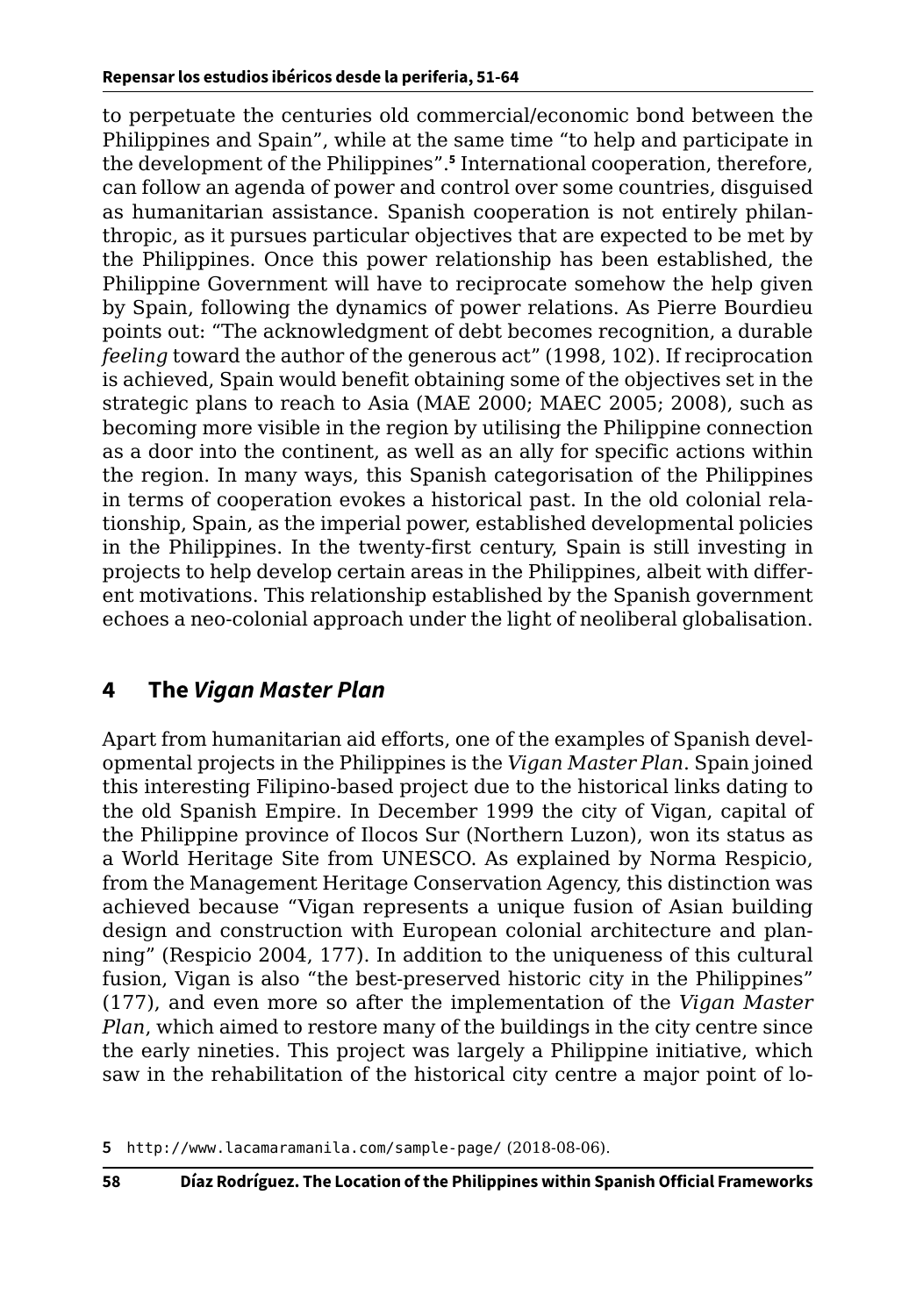cal development, through an increase in tourism in the city. Since many of the buildings in Vigan date from the Spanish colonial era, in 1996, the Philippine Government decided to request the following from the Spanish Government: "To provide technical assistance in identifying specific projects for the preservation / restoration and re-development of the historic center not only as tourist destination but most importantly as a national treasure of the Hispanic legacy to the Philippines" (185).

The Spanish Government accepted the proposal and joined the *Vigan Master Plan* in the mid-nineties. One of the arrangements was that: "The team leader of the project, a Spaniard, was to come to the Philippines every two months, and spend two weeks in Vigan, assisted by a co-team leader who is a Filipino architect, with the latter acting as the overall supervisor of the project during the former's periodic absence" (187).

In spite of these agreements, the *Plan* did not achieve all of the proposed objectives, as support from the Spanish Government seemed to stop at a certain point, without fulfilling the hopes of the Vigan Heritage Management Agency. Respicio states that "some quarters were entertaining the hope that the Spanish Government would bankroll the greater part of the formulated Master Plan" (Respicio 2004, 188), but this never happened. In my interview with architect Javier Galván (former director of the Manila branch of the Instituto Cervantes**<sup>6</sup>** ), he explains that, in terms of Spanish input, the project ended performing a couple of isolated tasks, such as the restoration of a building, and a project on bringing water to one of the suburbs. He believes that the problem of completion was twofold. On the one hand, the experts sent from Spain were somehow detached from the Philippine context and reality. On the other hand, the ever-changing strategies by the Spanish agencies towards heritage are perceived by Galván as a handicap:

A few projects related to improving infrastructure were undertaken in Vigan, but there wasn't a general strategy. At first, the efforts by the AECI related to restoration; 'Let's restore this building because it dates to Spanish times'. Later on, it was linked to development; 'If we restore this building, this is clearly linked to tourism, which will help in the country's development, and this is part of our strategy of aid for development. However, this policy was also abandoned, and the final and current approach has been the implementation of individual training through the *Workshop Schools*. In conclusion, heritage is still perceived as an engine for development, but only through training'.**<sup>7</sup>**

- **6** <http://manila.cervantes.es/en/default.shtm> (2018-08-05).
- **7** Galván Guijo, Javier (2011). Interview with the Author; Author's trans.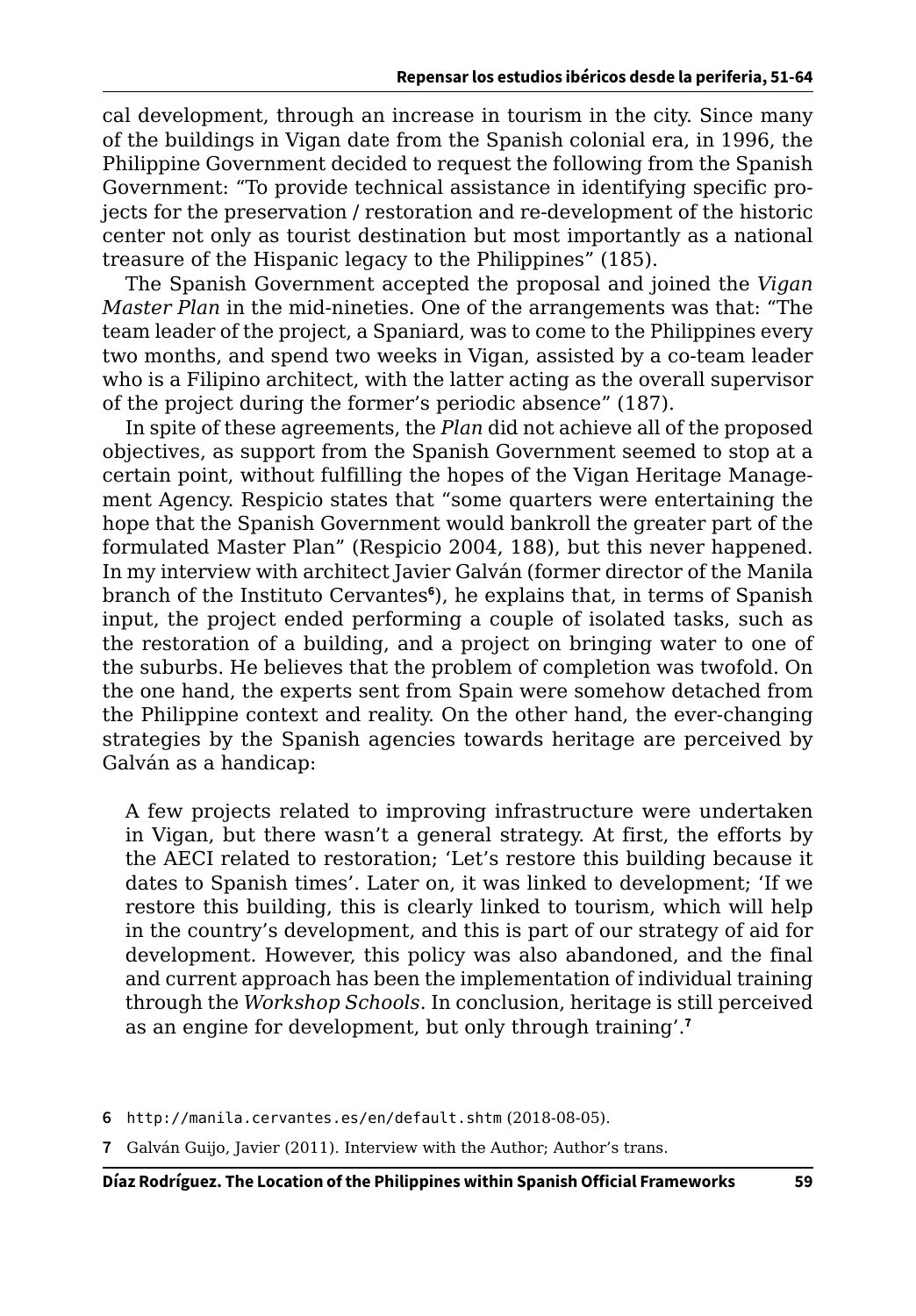<span id="page-9-0"></span>The 'Workshops Schools' (from the Spanish *escuela-taller*) mentioned by Galván is a heritage project initiated by the Spanish government in Spanishspeaking countries in Latin America. These projects entail Spanish experts training local staff in several aspects of heritage conservation. In this context, there is a connection between the Spanish strategies in the Philippines and in Hispanic America, which brings back the idea of location in terms of the old Spanish Empire. Furthermore, these strategies provide a direct link between the notion of Hispanic heritage and the concept of development, establishing, what can be explained as a neo-colonial baseline for international relationships. The baseline for this is the establishments of a set of power relationships in which those with funds and expertise can lead specific projects, which in turn influence the handling of heritage in those countries. The neo-colonial aspect of these global relationships also comes from the fact that these Spanish projects were established in countries that were once part of the Spanish Empire, and therefore with a Hispanic heritage. Considering that the Philippines is included in this strategy, the perception of the Spanish Government towards the Philippines is that of a country with a Hispanic heritage that is worth preserving.

# **5 Hispanic Enough?**

Since the publication of the *Plan Marco* (MAE 2000), Spanish institutions have organised many exhibitions in and about the Philippines, focusing on narrating the historical connections between both countries, and stressing in many cases some 'Hispanic' aspects of the Philippines (Díaz Rodríguez 2018). However, despite this seeming inclusion of the Philippines in the Hispanic world, this is not as clear-cut, the main reason being the defective situation of the Spanish language in the archipelago.

Although Spanish was spoken during Spanish rule in the Philippines, it was never fully assimilated by the indigenous population, a situation that was very different from that of the Americas (Anderson 2004, 227). Despite becoming an official language of the Philippines (together with English and then Filipino) after its independence from Spain in 1898 until 1976, Spanish was then removed from being an official language, and had no legal standing (Rodríguez-Ponga 2009). When looking at the number of speakers of Spanish, the Instituto Cervantes estimated in 2016 that there were 461,689 people with some competency in Spanish, while only 3,325 had Spanish as their native language (Instituto Cervantes 2016).

Considering this situation, the 2005 *Plan Asia* already stressed the importance for the Spanish Government to keep promoting and disseminating Spanish language. Many of the proposed objectives had to do with the reinforcement of relationships with local universities as well as establishing scholarships for students of Spanish and training programmes for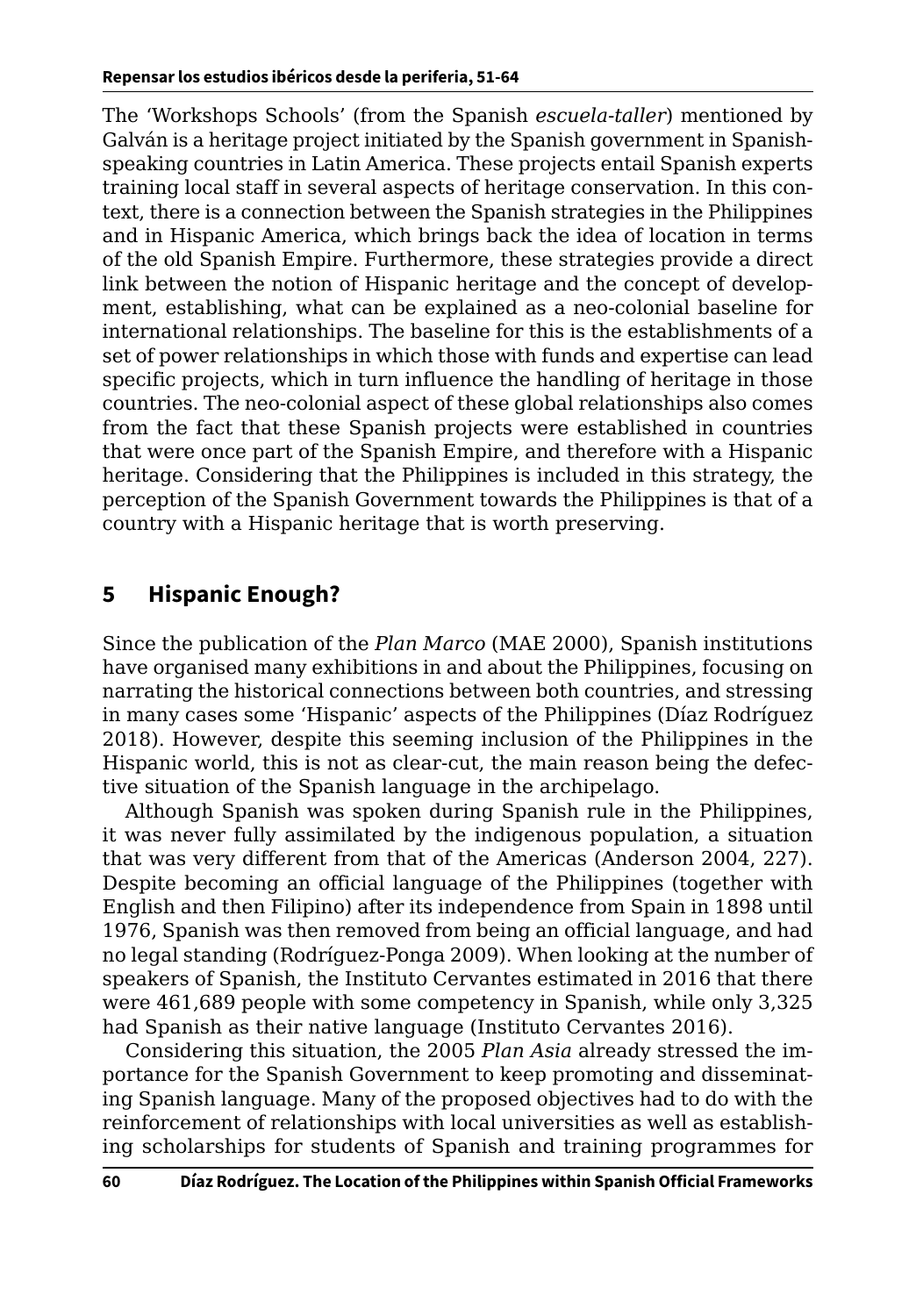Spanish teachers in Asia (MAEC 2005, 141, 288, 290). More recently, in 2012, an agreement was reached between the Spanish Ministry of Culture, the Instituto Cervantes, and the Philippine Department of Education to support the re-introduction of Spanish language in secondary schools, managing to include in the programme amounting to 76 schools in 2017 (Cabria García 2017, 89). Furthermore, the branch of the Instituto Cervantes in Manila is the official Spanish centre for the promotion of Spanish language and Hispanic culture in the Philippines. The official statement published on their web site explains its core mission: "Instituto Cervantes' mission is to promote the teaching, study and use of Spanish as a second language, and to contribute to the advancement of Spanish and Latin-American cultures throughout the world".**<sup>8</sup>**

Spanish language is, then, at the core of their activities. Language is also the link between Spain and other countries that were once part of the Spanish Empire. This institution disseminates the cultures of Spain and those of countries in Latin America. Even though Spain has been searching for cultural commonalities with the Philippines in recent years and emphasising Hispanic traces in the Philippines (Díaz Rodríguez 2018), it is not a part of the Instituto's mission to promote Philippine culture as such. This was made clear in my 2010 interview with José Rodríguez Rodríguez, former director of the Cervantes' branch in Manila. When asked about joint ventures with local Filipino artists, he stressed that it should always be on the grounds of their connection with Spain. The Manila branch would promote and organise cultural activities with a Filipino flavour as long as they have some kind of Spanish connection. He affirms that there are other institutions to promote Philippine culture and he believes that the success of cultural relationships should be on the grounds of unification: "We have to search for formulas in which we can see both cultures integrated".**<sup>9</sup>**

In the Instituto Cervantes' model, language is a crucial factor when deciding on cultural promotion. This is the reason why Spanish-speaking countries in the Americas (but not the Philippines) have been included in the mission statement. However, since the institution only has branches in non-Spanish speaking countries, and the Spanish language is not widely spoken in the Philippines, there is an Instituto branch in Manila. Furthermore, and considering that the focus of the Instituto Cervantes is to promote Spanish language, many cultural products in Spanish are disseminated through its branches. Many of these products are not actually from Spain, but come from other Spanish-speaking countries in Latin America. The institution is, therefore, promoting cultural products from other countries, which are considered related to Spain through a common

**9** Rodríguez Rodríguez, José (2010). Interview with the Author.

**<sup>8</sup>** <http://manila.cervantes.es/en/default.shtm> (2018-08-05).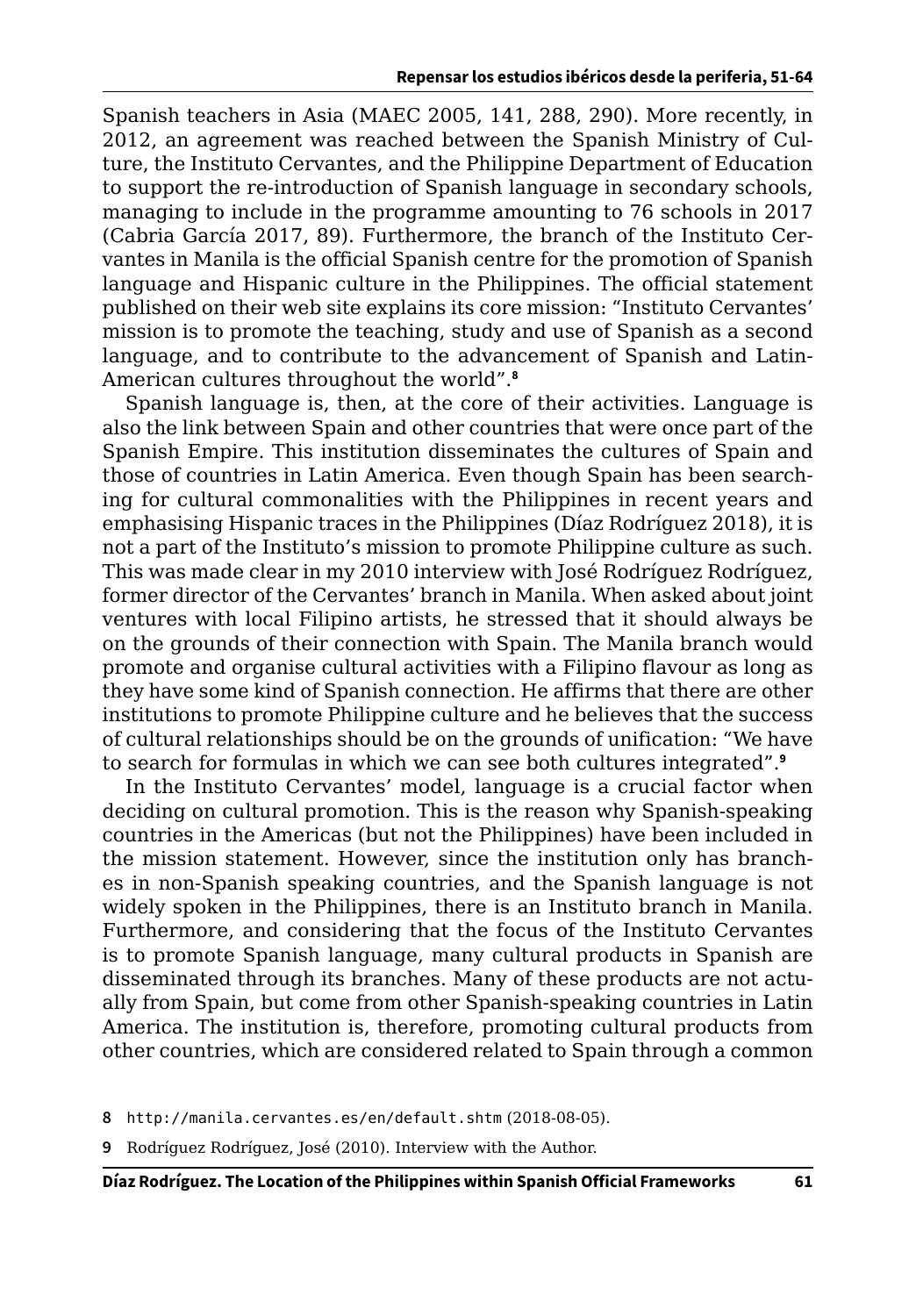language and close cultural ties, the common thread of 'Hispanic culture'. Even though the Spanish Government constantly emphasises the Hispanic traces in the Philippines and the common links between both countries (MAE 2000; MAEC 2005) this is not enough to consider the Philippines 'Hispanic' as to be promoted through its channels, unlike other countries which were once under Spanish colonial rule. This is a strong statement about Spanish official perception of the Philippines; the country is perceived as closely linked to Spain through its Hispanic traces and, at the same time, as a complete 'other' which is not worth including in the promotion of Hispanic culture.

#### **References**

- Anderson, Benedict (1991). *Imagined Communities: Reflections on the Origin and Spread of Nationalism*. Manila: Anvil Publishing.
- Anderson, Benedict (2004). *The Spectre of Comparisons: Nationalism, Southeast Asia and the World*. Quezon City: Ateneo de Manila University Press.
- Bourdieu, Pierre (1998). *Practical Reason: On the Theory of Action*. Cambridge: Polity Press.
- Cabria García, Ignacio (2017). *La cooperación española con Filipinas*. Manila: Oficina Técnica de Cooperación en Filipinas (AECID). URL [htt](https://goo.gl/TTVCNH)[ps://goo.gl/TTVCNH](https://goo.gl/TTVCNH) (2018-01-25).
- Díaz Rodríguez, José Miguel (2014). "Living the Postcolonial; Thinking it Neo-Colonial; Calling it Cultural Cooperation between Spain and the Philippines". *Postcolonial Text Journal*, 9(4), 1-16.
- Díaz Rodríguez, José Miguel (2018). "Domesticating Legacies: Spanish Official Discourses and the Philippines". *Journal of Iberian and Latin American Research*, 23(3), 235-47. DOI [10.1080/13260219.2017.1430490](https://doi.org/10.1080/13260219.2017.1430490).
- Elizalde Pérez-Grueso, M. Dolores (2003). "Presentación". Elizalde Pérez-Grueso, María Dolores (ed.), *Las Relaciones entre España y Filipinas (S. XVI-XX)*. Madrid; Barcelona: Casa Asia; Consejo Superior de Investigaciones Científicas, 11-13.
- Guardiola, Juan (2006). *Filipiniana = Exhibition Catalogue* (Conde Duque Cultural Centre, Madrid, 11 May-24 September 2006). Barcelona: Casa Asia.

Joaquin, Nick (1988). *Culture and History*. Pasig City: Anvil Publishing.

- Instituto Cervantes (2016). *El español: una lengua viva. Informe 2016*. URL [https://www.cervantes.es/imagenes/File/prensa/EspanolLen](https://www.cervantes.es/imagenes/File/prensa/EspanolLenguaViva16.pdf)[guaViva16.pdf](https://www.cervantes.es/imagenes/File/prensa/EspanolLenguaViva16.pdf) (2018-08-05).
- MAE, Ministerio de Asuntos Exteriores (2000). *Plan Marco Asia Pacífico 2000-2002*. Madrid. URL [https://www.casaasia.es/pdf/home\\_plan\\_](https://www.casaasia.es/pdf/home_plan_asia_pacifico.pdf) [asia\\_pacifico.pdf](https://www.casaasia.es/pdf/home_plan_asia_pacifico.pdf) (2009-01-22).